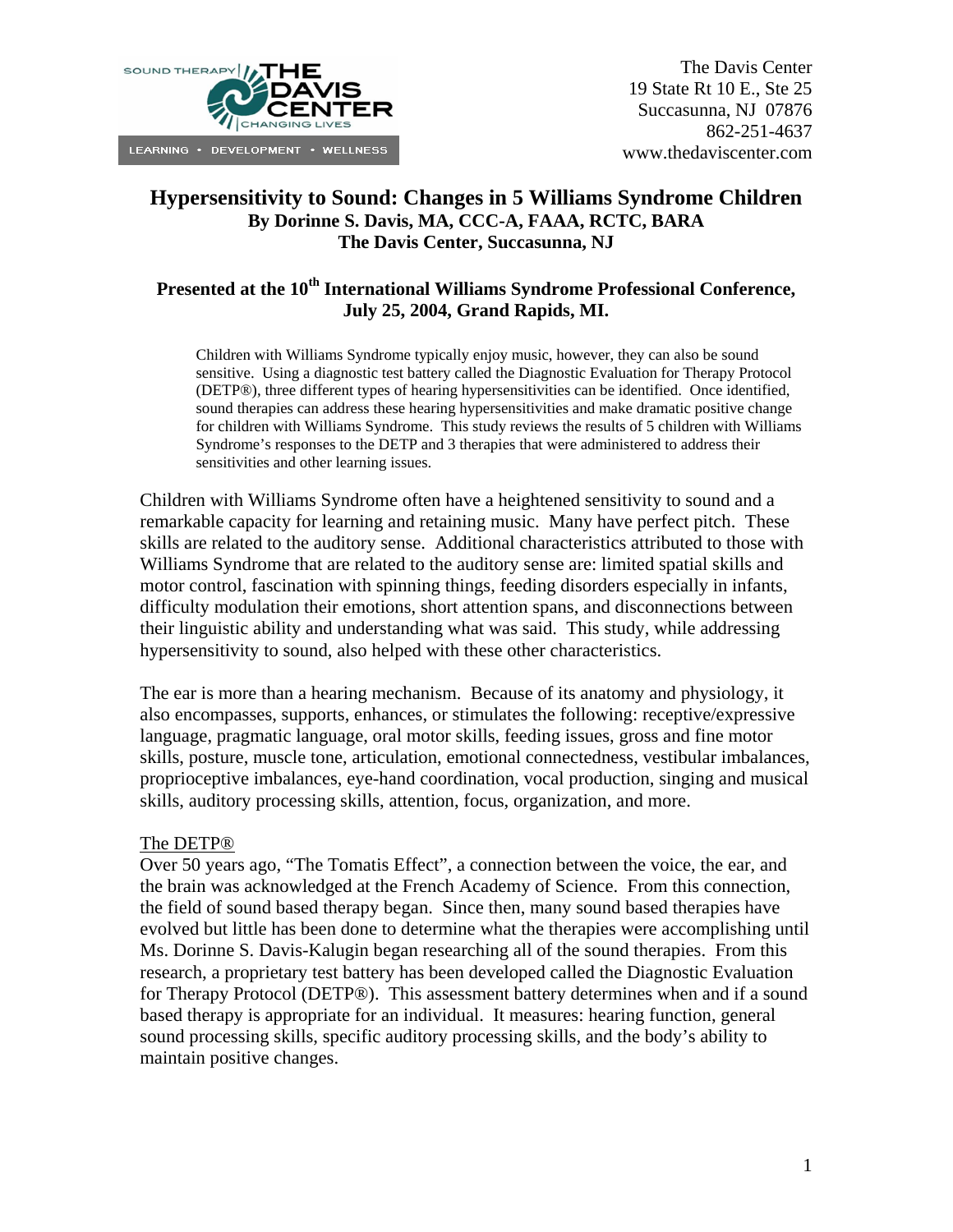

The Davis Center 19 State Rt 10 E., Ste 25 Succasunna, NJ 07876 862-251-4637 www.thedaviscenter.com

Ms. Davis-Kalugin also identified 3 different types of hearing hypersensitivities while constructing this test battery. For children with Williams Syndrome, this test battery is key to determining if their hearing hypersensitivities can be helped, if their spatial skills can be enhanced, if their language skills can be improved, if their vestibular and/or postural issues can change, if their oral motor weaknesses can be improved, if their attention/focus can improve, and more.

### The Therapies

Although the DETP® provides an overall protocol for the order in which sound based therapies should be used, for the purpose of this study, only 3 therapies have been included: Berard Auditory Integration Training(AIT), the Tomatis® Method, and BioAcoustics®.

Ms. Davis-Kalugin's research has demonstrated that Dr. Berard's Auditory Integration Training retrains the acoustic reflex muscle in the middle ear. This allows sound to be heard and processed more clearly and precisely in the inner ear and subsequently in the brain. By doing so, one type of hearing hypersensitivity is addressed. A Hearing Sensitivity Audiogram determines if this hearing hypersensitvity is present. The method uses a special device called The Audiokinetron and incorporates filtered/gated music to accomplish its outcome.

The Tomatis Method is more encompassing as it stimulates all of the functions of the ear, including responses which occur via the branching effects of the cranial nerves. This method uses a special device called The Electronic Ear and uses filtered/gated music, bone conduction stimulation, and active voice work. It addresses the other two types of hearing hypersensitivities that Ms. Davis identified. A Listening Test is administered to monitor changes with the program.

Human BioAcoustics is the study of life sounds. It identifies body imbalances through voice spectral analysis, and supports the body using a frequency specific sound listening protocol. It helps the body maintain the positive changes made by the learning/developmental therapies.

### The Study and Results

Nine Williams Syndrome children have visited Davis Centers, Inc over the past few years. Five of the 9 children began receiving services by the Fall of 2003. Since the Davis Center assists people with all types of learning/developmental issues make positive change, the five children's files, post therapy, were reviewed to determine what types of changes were evidenced. All 5 children initially reported hearing hypersensitivities.

The initial DETP determined that 4 of the children needed Dr. Berard's Auditory Integration Training. Pre and post Hearing Sensitivity Audiograms demonstrated change with their hearing function, Uncomfortable Listening Levels, and acoustic reflex muscle